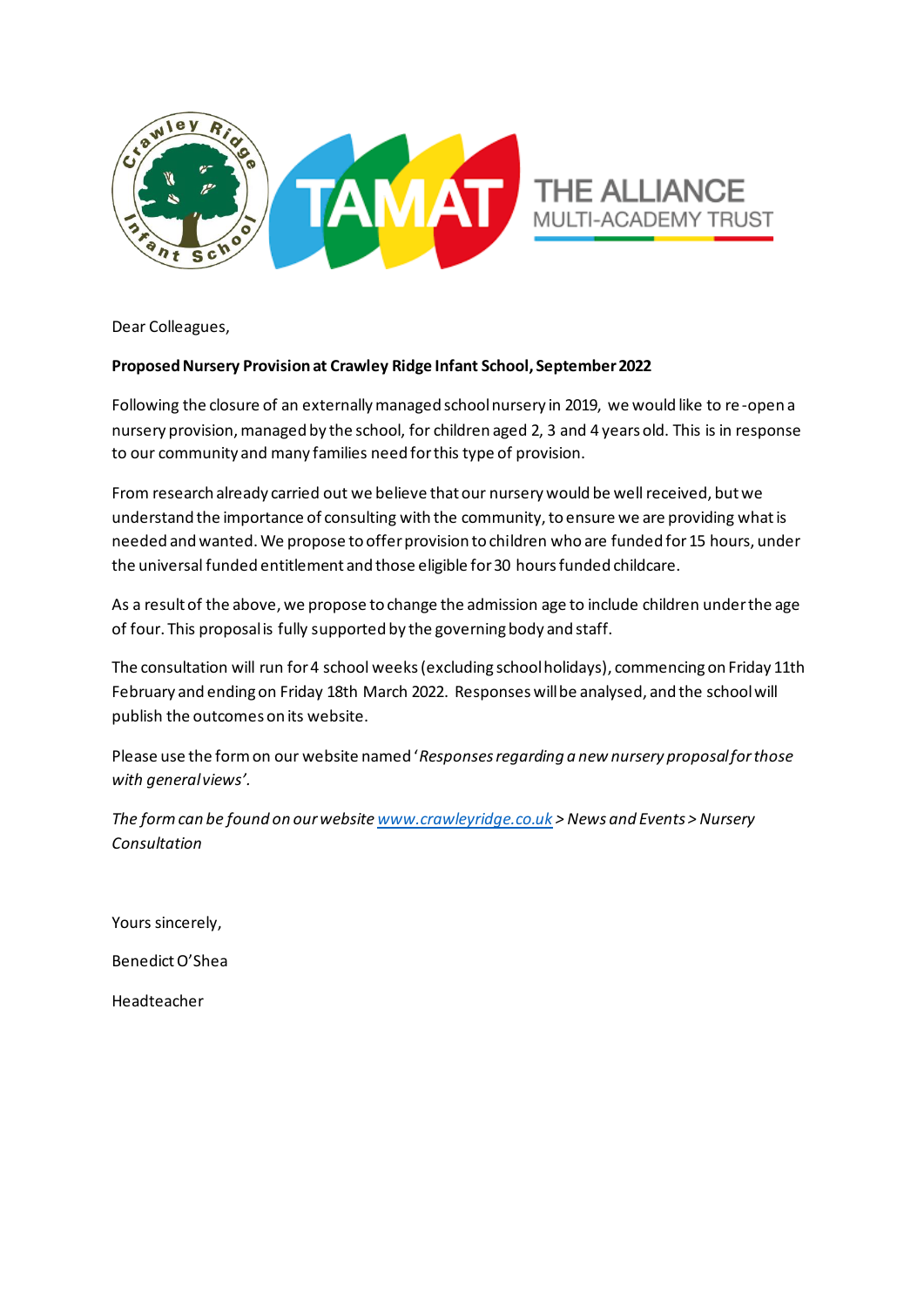### **What style of teaching will we use?**

The teaching in the nursery will be driven by the EYFS (Early Years Foundation Stage) and safeguarding the children will be of paramount importance. We will timetable plenty of discovery, free flow and child led activities that incorporate a range of exploration, experimentation and opportunities for age-appropriate risk taking. It is likely that the nursery will follow Anna Ephgrave's scheme of work called 'In the moment planning'. This allows for children to lead their own learning based upon their own interests.

### **Additional information**

# **Would there be a negative impact on local schools and nurseries?**

All local schools, nurseries and other interested clubs and groups have been informed of the nursery proposal and are invited to share their thoughts through communication with the school. As a school, we have received many enquiries regarding our proposal and the need for children to join our school from the age of three or younger.

# **Would there be an impact on parking and traffic in the immediate area?**

We anticipate that many of the children that would attend the nursery would be those with siblings already at Crawley Ridge Infant School. Our school had a nursery for many years before 2019 and traffic surveys conducted made no recommendations for change. However, if the consultation highlights traffic as an area of concern we will employ the specialist services of a traffic consultant to help us manage this issue.

### **Does the school have sufficient expertise?**

Yes, we believe we do. We are committed to utilising all the resources available to us to ensure the nursery meets and exceeds the expectations of all involved. We already have a team of passionate, dedicated staff in our school, and we will also be able to draw upon the expertise from the following:

- Headteacher with many years' experience leading state nurseries.
- The Alliance Multi-Academy Trust
- Local schools and nurseries
- Surrey County Council Early Years team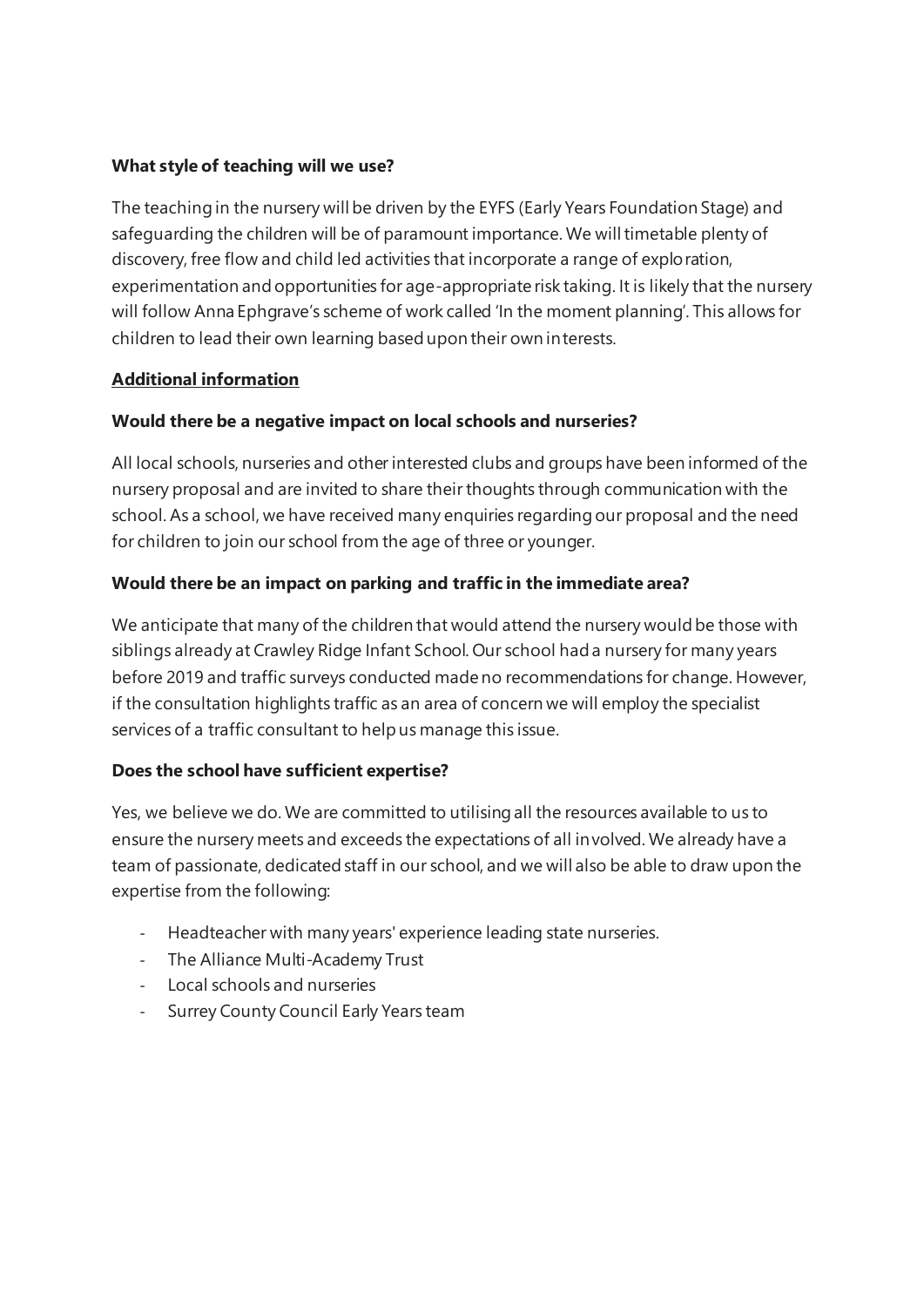# Crawley Ridge Infant School – proposal to lower the school age range

Proposal to lower the age range of Crawley Ridge Infant School, Camberley, Surrey Heath to include children under the age of four from September 1<sup>st</sup>, 2022, to ensure the school can meet the needs of local families.

The governing body of Crawley Ridge Infant School is consulting you on a proposal to lower the admissions age of the school. This will enable us to develop a school nursery, entry for children under the age of four. This proposal will ensure a consistent approach to learning for our youngest children and enable us to meet the needs of our local community in relation to early years' education.

# **Why are we proposing to lower the entry age of the children joining our school?**

Supporting the government's policy on providing 15 hours Funded Early Education for eligible children in schools we propose to ensure that our school is able to provide for children under the age of four, in the area; a secure, stimulating and quality early years education place. This will complement the offer we have for children in our Reception Early Years Class and provide a joined-up approach to early years education in our School.

# **Why are we consulting now?**

Changes to the DFE/Ofsted regulations enabling schools to include children under the age of four in May 2015 will ensure that the nursery provision is included on the school's inspection process.

Consultation is part of the fast-track change process for Academies.

# **Will the proposal have any impact on the school's admission arrangements?**

Currently we offer 60 reception places and do not have a nursery accommodating children under the age of four. It is proposed that we would initially offer a total of 52 sessions\* for 2-, 3- and 4-year-olds (although this may change depending on the needs of our community and the number of families entitled to 30 funded hours) from September 1st, 2022.

*\*Full-time children account for 2 sessions per day, one in the morning and one in the afternoon.*